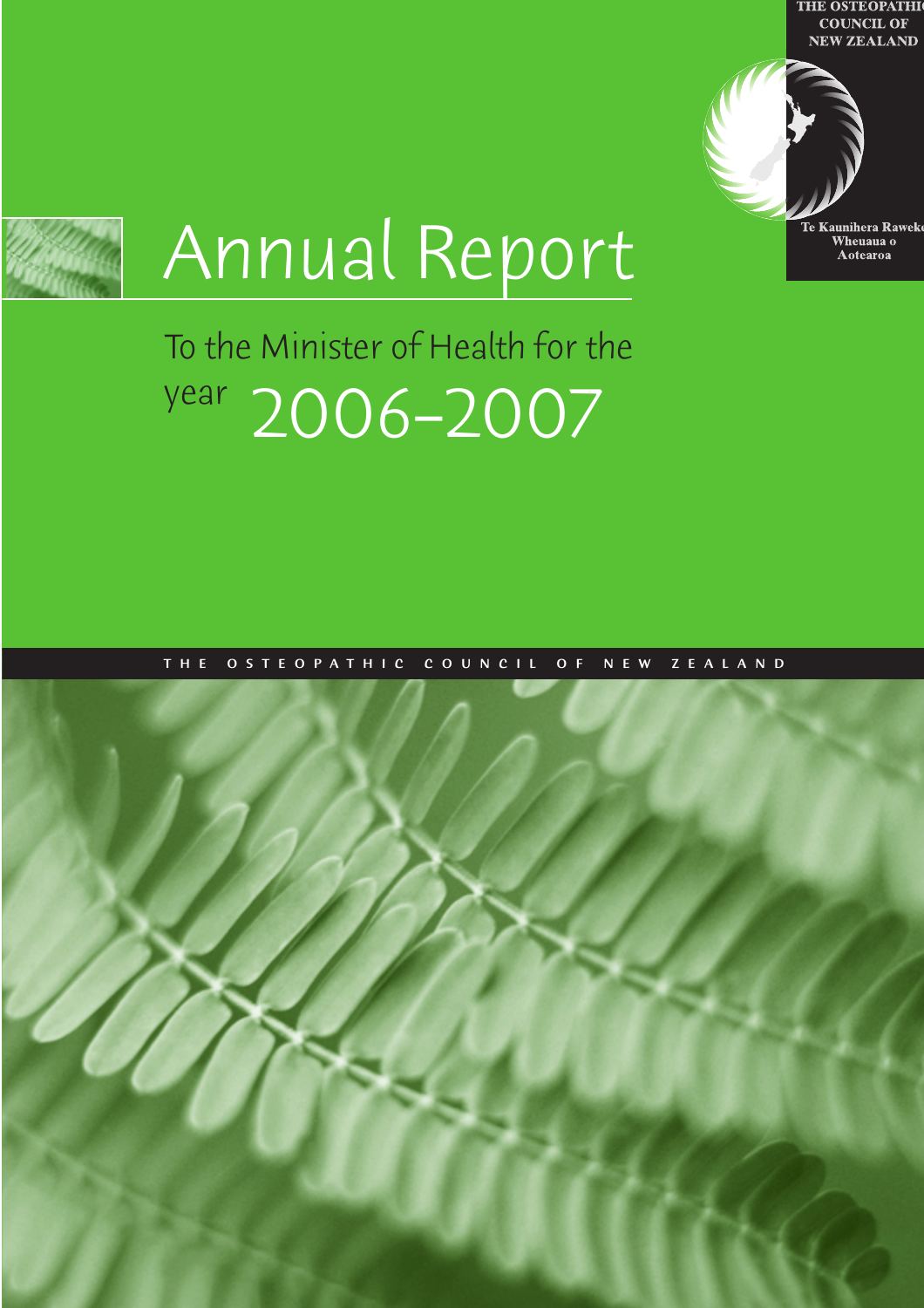#### THE OSTEOPATHIC COUNCIL OF NEW ZEALAND

ANNUAL REPORT FOR THE YEAR 2006/2007

Hon. David Cunliffe Minister of Health Parliament Buildings WELLINGTON

It is with much pleasure that I present the third annual report of the Osteopathic Council of New Zealand.

This report highlights the Osteopathic Council's activities for the third year since the Council was established following the enactment of the Health Practitioners Competence Assurance Act 2003. It also contains the audited accounts for the year ending 31 March 2007.

Jean Drage

Jean Drage **Chairperson**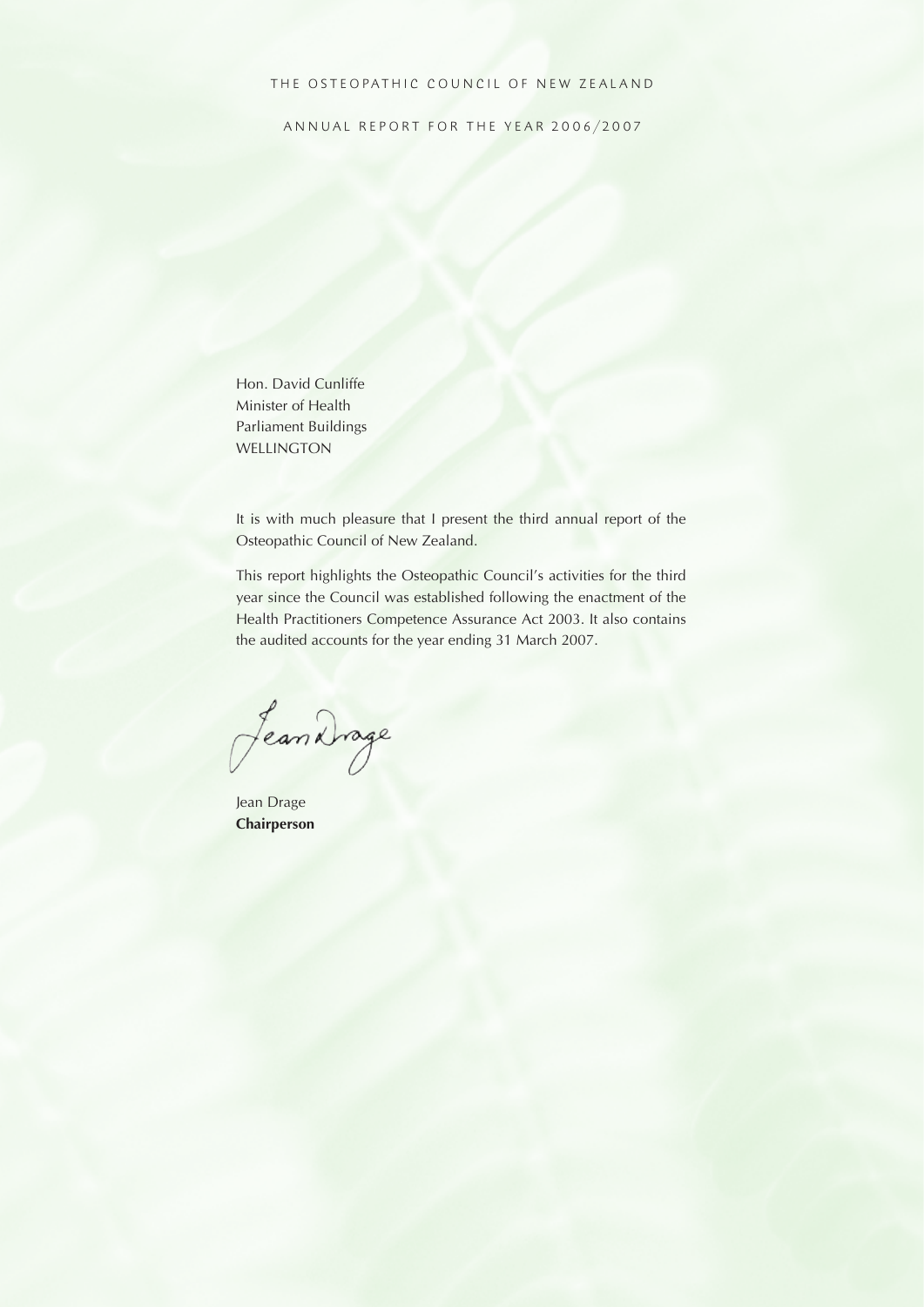## Chairperson's Report

The Health Practitioners Competence Assurance Act 2003 provided for osteopaths practising in New Zealand to be included in the same legislation as other regulated health practitioners and to practice as statutory regulated health professionals. As a result the Osteopathic Council was set up in 2004 as the regulatory authority that ensures the provisions of the Act are complied with.

Our first two years have seen both regulatory and competency frameworks for osteopaths established, along with a complaints process and a programme of policies and mechanisms for ongoing consultation with stakeholders. This year we have concentrated on developing an accreditation process for assessing the osteopathic qualification at Unitec, and established the Council's Competence Review team, while also strengthening our policies and reviewing the way we work as a Council.

The Council now has in place a continuing professional development programme, which includes a set of six core competency courses that all osteopaths are required to attend over a three year period. This mandatory programme began in 2006.

The Council also has an established Professional Conduct Committee (PCC) to deal with complaints against osteopaths that are not dealt with by the Health and Disability Commissioner. The PCC has dealt with one complaint during this financial year, a complaint that resulted in a referral to the Health Practitioners Disciplinary Tribunal.

This year the Council has set up a Competence Review Committee, a process that we see as being a helping hand as opposed to a heavy hand. Several resources have been developed to form the basis of these reviews and a training programme was carried out in March for committee members, which included information on conducting reviews and the legal framework for these.

Another significant policy developed during the year is an Accreditation policy and Handbook in preparation for an assessment of the osteopathic training course at Unitec.

While Unitec currently provides the only New Zealand based qualification for osteopaths, the Council's exam process continues to be the main entry point for overseas osteopaths applying for New Zealand registration. This exam requires each applicant to do three clinically based assessments of one hour each and be examined by one moderator and two examiners. All applicants wanting to sit this exam must already have an osteopathic qualification.

Exams are held in the last weekend of every month at the Unitec Osteopathic Clinic in Auckland. The pass rate in 2006 was 81%.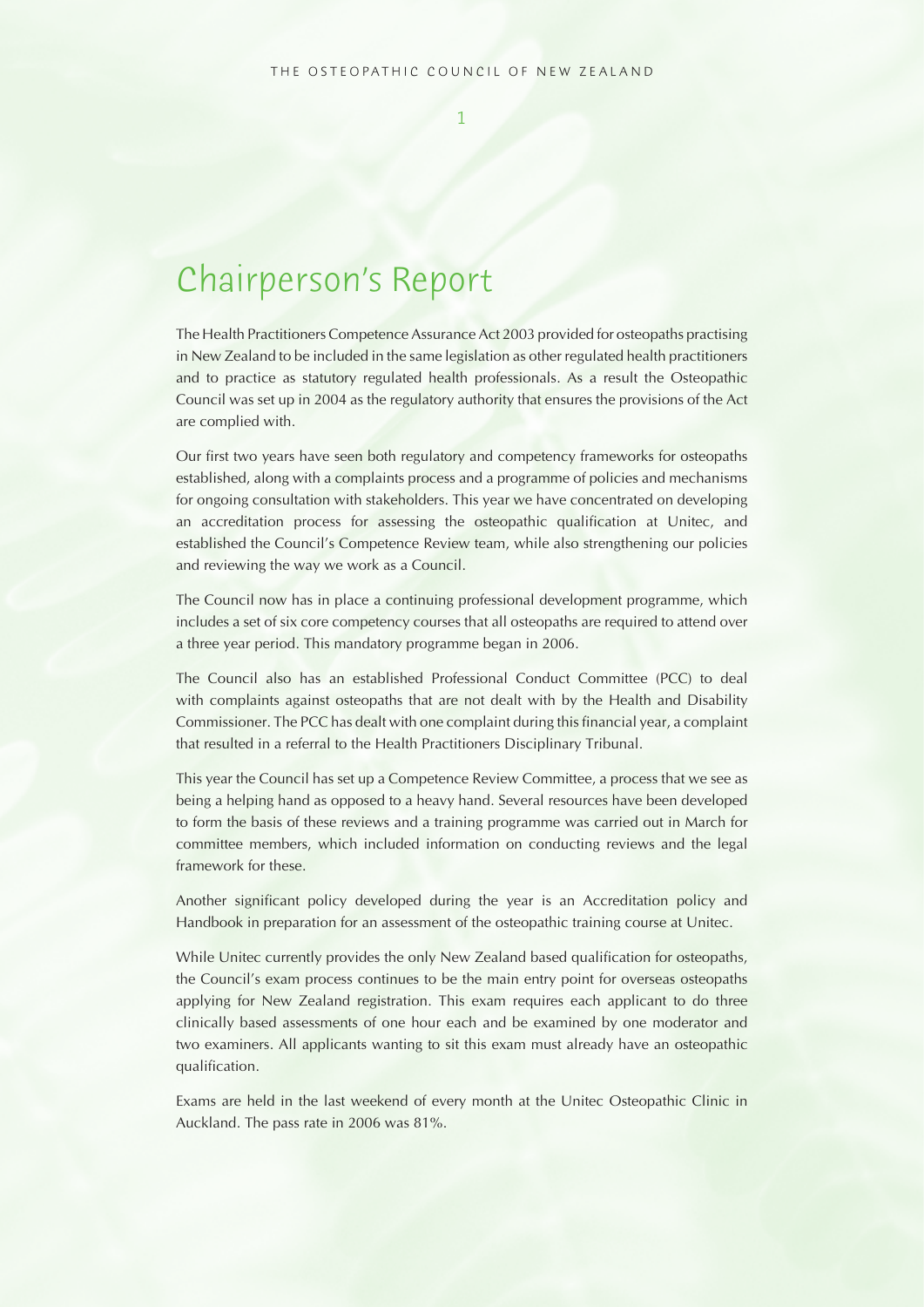$\overline{2}$ 

With the Trans-Tasman Mutual Recognition Act 1997 requiring the Council to work with the Australian osteopathic regulatory authorities on common entry issues, Council members attended an annual meeting with the Australian regulators and worked closely on common policies.

This year, following attendance at a governance workshop, members of the Osteopathic Council undertook a governance audit in order to review the way we work.

In the 2006-2007 financial year the Council had 5 council meetings in Wellington supported by several subcommittee meetings (by teleconference). The Registration Boards Secretariat (RBS) provides administrative support for the Council, with Diane Totton as our registrar.

On 31 March 2007 there were 330 Osteopaths in New Zealand with practising certificates. At the same time there were 438 Osteopaths on the Register, 38 registrations having been granted during the year.

## The Osteopathic Council

The Osteopathic Council is the only regulatory authority established under the Health Practitioners Competence Assurance Act that has a consumer as chairperson.

The council has 8 members, 6 of whom are osteopaths and 2 consumers. Membership of the council changed during the year. The members are:

> Jean Drage (Chair) from Wellington Deepa Ranchhod (Deputy Chair) from Wellington Duncan Bowles from Napier Matthew Cooper from Wellington Paul Hume from Hamilton Stiofan Mac Suibhne from Christchurch Dominic O'Sullivan from Hamilton Dennis Stewart from Hawera

<sup>\*</sup> Matthew Cooper and Stiofan Mac Suibhne were appointed to the Board in December 2006. They replaced Alison Couldrey who resigned in September 2006 and Bruce Harper whose term was completed in December 2006. Both had been Council members since it was first established.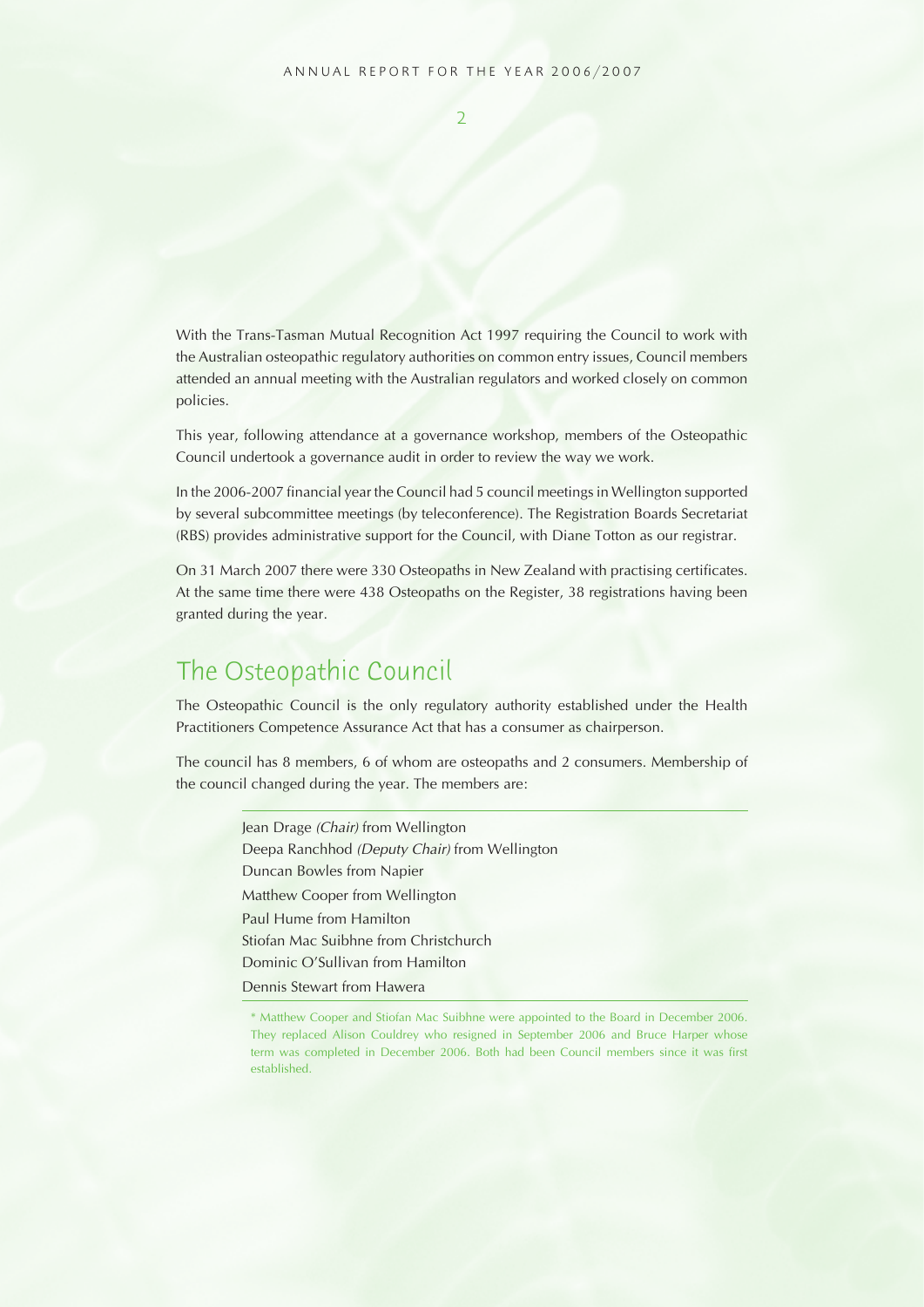$\overline{\mathbf{z}}$ 

## Continuing Professional Development

In light of the legislative requirement that the Osteopathic Council develop systems that ensure osteopaths maintain their competence, the Council has established a continuing professional development (cpd) programme. Each year all osteopaths are required to complete 25 approved cpd credits. These credits must include two core competency courses and an up to date first aid certificate.

These cpd requirements can also be fulfilled through other means, such as attending Council approved courses, peer group meetings, teaching, tertiary study and attendance at annual general meetings of osteopathic associations. All practitioners are expected to keep a portfolio of courses attended and attach this to their applications for annual practising certificates.

## Core Competency Programme

The Osteopathic Council has also set up a three year core competency programme that forms the basis of continuing professional development (cpd) from 2006 onwards. This core competency programme has been established to meet the requirements in the Health Practitioners Competence Assurance Act that the Council set standards and assess the clinical competence, cultural competence and ethical standards to be observed by registered osteopaths. This standard of competence is based on a set of six core competencies developed by the Council. These are clinical skills, communication, cultural, legal and ethical requirements, and professional management.

In 2006 osteopaths completed the clinical skills and communication competency courses. The two mandatory courses to be completed in 2007 are ethical requirements and cultural competencies. The 2007 courses have been provided by Unitec and UCOL.

## Professional Conduct Committee

Whilst the Health Practitioners Competence Assurance Act requires that complaints against health practitioners involving health consumers are referred to the Health and Disability Commissioner, in some instances the Osteopathic Council is asked to deal with some complaints. To date, the Council's Professional Conduct Committee (PCC) has dealt with one complaint, which was referred to the Health Practitioners Disciplinary Tribunal.

Members of the PCC include Anna Swindells, Oliver Russell and Nigel Brooke (osteopaths) and Barbara Robson and Nola Fox (consumers).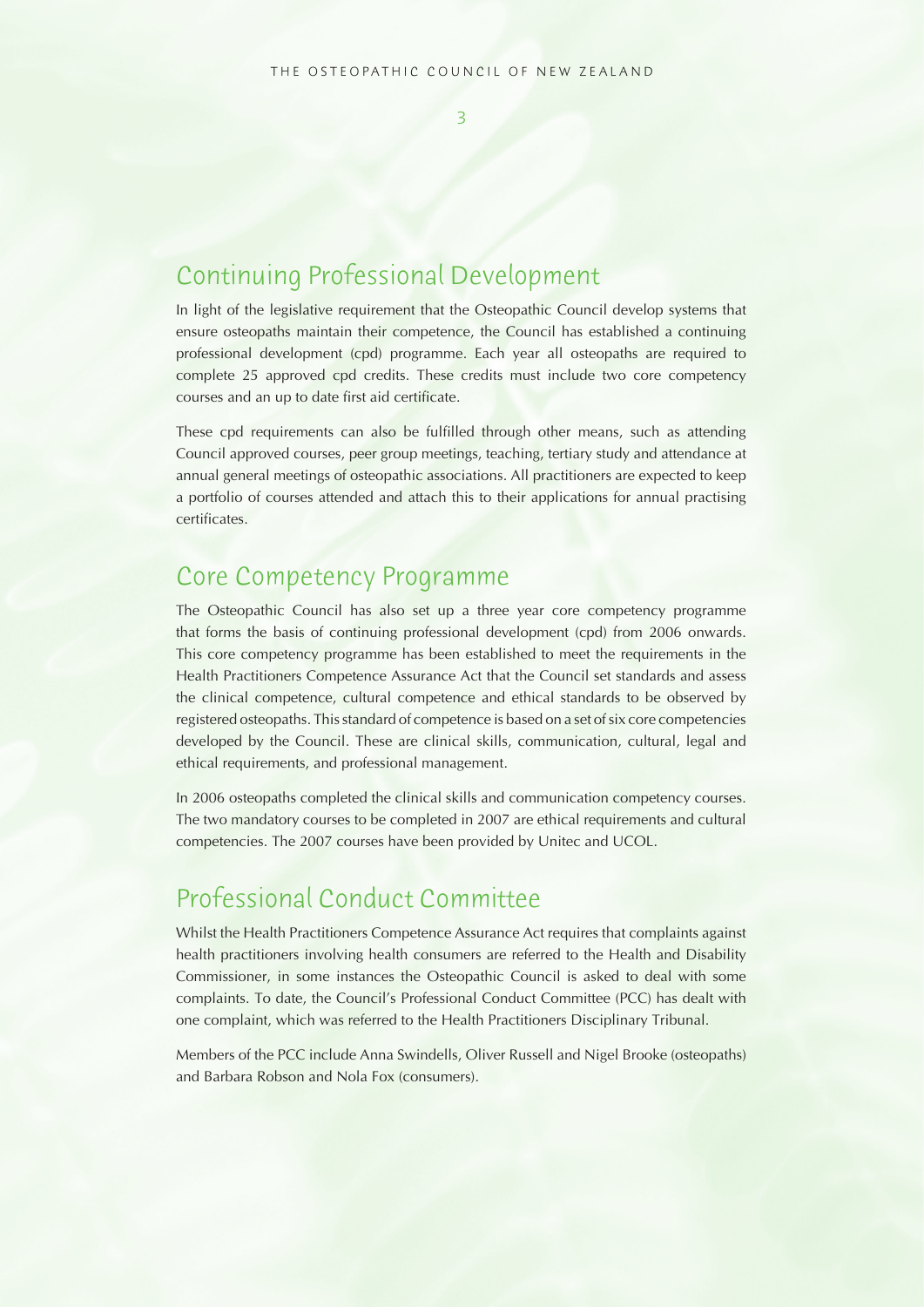## Competence Review Committee

The Health Practitioners Competence Assurance Act also requires the Council to set up a competence review process. This review process occurs when the Council is alerted to concerns about standards of competence or risk of harm. It is evaluative and educational rather than punitive.

This year the Council has established and trained a Competence Review Committee. Members of this committee include Sharon Awatere, Stephen Halliday, Bruce Harper, Jose Kunzler, Christophe Pallies, Richard Robertson, Michaela Ross and Roseanne Shaw (osteopaths) and Diane Grant and Anne McCracken (consumers).

## Accreditation

Another requirement of the Health Practitioners Competence Assurance Act is that the Council accredits and monitors osteopathic training courses. During this year, the Council has developed an accreditation process and will carry out an assessment of Unitec osteopathic training courses in the first quarter of 2008. Policy for this accreditation has been developed in conjunction with Registration Boards in Australia to ensure uniform standards are adopted within the framework of the Trans-Tasman Mutual Recognition Agreement.

As part of this policy, an accreditation handbook has been developed. This handbook defines the educational standards against which accreditation is assessed and outlines the procedures and timelines for this assessment process. The assessment team will be led by Professor Barry Cole, head of the Victorian College of Optometry, who has lead the assessment teams for four osteopathy accreditations in Australia.

## Registration Criteria

The qualifications required for Registration are:

All applicants must either:

• Hold a Master of Osteopathy awarded by Unitec New Zealand

 **Or**

• Pass an assessment or examination set or approved by the Council

(Applicants must provide evidence of osteopathic qualifications in order to sit this exam)

Under the Trans-Tasman Mutual Recognition Act 1997 all osteopaths registered with an Australian state or territory authority (except Western Australia) may also apply for registration in New Zealand.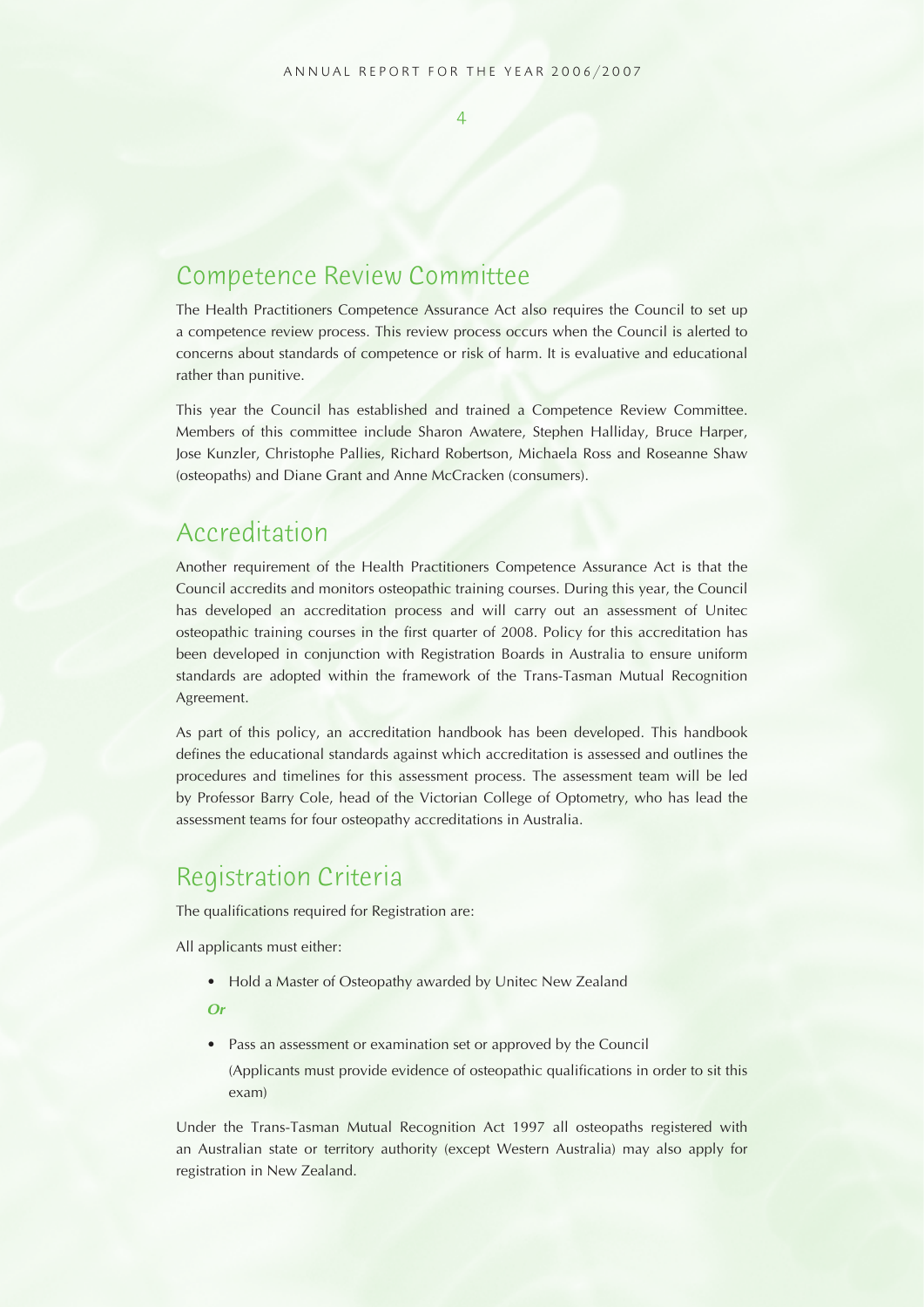## Annual Practising Certificate

All registered osteopaths in New Zealand must apply for an annual practising certificate by 31 March 2007 in order to continue practising. Applications must show evidence of having undertaken 25 continuing professional development credits including the two mandatory core competency courses and a current first aid certificate, between 1 January 2006 and 31 December 2006.

## Fees

Fees for registration and for an annual practising certificate for the period 1 April 2006 to 31 March 2007 were:

| Application to register                              | \$600.00 plus GST   |  |  |
|------------------------------------------------------|---------------------|--|--|
| Practising Certificate, if practising more than      | \$1,000.00 plus GST |  |  |
| 10 hours per week                                    |                     |  |  |
| Practising Certificate, if practising 10 hours       | \$500.00 plus GST   |  |  |
| or less per week                                     |                     |  |  |
| Practising Certificate, if newly graduated osteopath | \$500.00 plus GST   |  |  |
| (i.e. applicants who completed their course in the   |                     |  |  |
| period 1 April 2006 to 31 March 2007 or if for       |                     |  |  |
| part-year 1 October to 31 March)                     |                     |  |  |
| <b>Examination Fee</b>                               | \$3,000.00 plus GST |  |  |
| <b>Examination Review</b>                            | \$1,000.00 plus GST |  |  |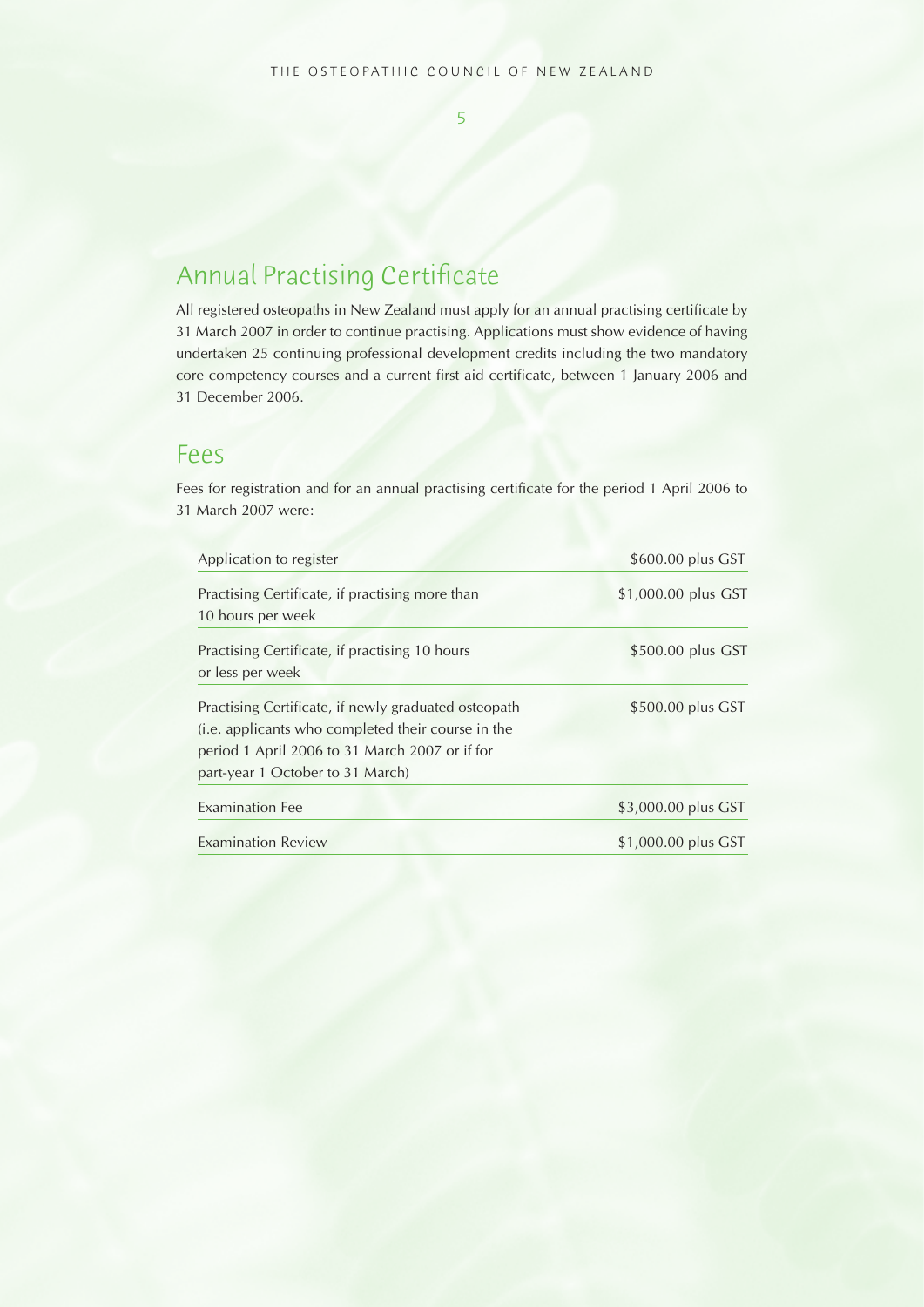|                                              | 2007   |         | 2006    |  |
|----------------------------------------------|--------|---------|---------|--|
|                                              | \$     | \$      | \$      |  |
|                                              |        |         |         |  |
| <b>REVENUE</b>                               |        |         |         |  |
| <b>Registration Fees</b>                     |        | 22,200  | 16,200  |  |
| <b>Annual Practising Certificates</b>        |        | 324,034 | 314,147 |  |
| <b>Examination Fee</b>                       |        | 54,222  | 66,667  |  |
| Interest Income                              |        | 36,365  | 28,174  |  |
| Other Income                                 |        | 297     | 201     |  |
| <b>Total Revenue</b>                         |        | 437,118 | 425,389 |  |
| <b>LESS EXPENDITURE</b>                      |        |         |         |  |
| <b>Audit Fees</b>                            | 2,451  |         | 2,040   |  |
| <b>Bank Charges</b>                          | 4,713  |         | 2,992   |  |
| <b>Council Member Fees</b>                   | 35,445 |         | 77,406  |  |
| <b>Committee Members Fees</b>                | 38,951 |         | 4,052   |  |
| <b>PCC Fees</b>                              | 5,314  |         |         |  |
| Conferences/Seminars                         | 7,695  |         | 3,660   |  |
| Catering                                     | 1,407  |         | 1,553   |  |
| <b>Examiners Fees</b>                        | 26,288 |         | 24,502  |  |
| <b>Other Expenses</b>                        | 2,690  |         |         |  |
| <b>Equipment Hire</b>                        | 657    |         | 602     |  |
| <b>Room Hire</b>                             | 12,551 |         |         |  |
| Legal Fees (General)                         | 1,628  |         | 6,541   |  |
| <b>Discipline Hearings</b>                   | 27,199 |         |         |  |
| Postage                                      | 2,844  |         | 2,455   |  |
| <b>Printing &amp; Stationery</b>             | 9,390  |         | 8,438   |  |
| <b>Professional Fees</b>                     |        |         | 45,300  |  |
| <b>Publications</b>                          |        |         | 152     |  |
| <b>Service Charges</b>                       | 98,644 |         | 99,592  |  |
| <b>Website Upgrades</b>                      | 902    |         | 2,005   |  |
| <b>Teleconference Costs</b>                  | 378    |         | 1,698   |  |
| Telephone                                    | 3,715  |         | 3,193   |  |
| <b>Travelling Expenses</b>                   | 10,681 |         | 27,846  |  |
| <b>Committee Member Travel</b>               | 975    |         |         |  |
| <b>Committee Accommodation</b>               | 2,188  |         |         |  |
| <b>Council Accom &amp; Expenses</b>          | 4,973  |         |         |  |
| Examiners Travel (airfares, parking, taxi)   | 8,991  |         | 137     |  |
| <b>Examiners Accomodation &amp; Expenses</b> | 1,313  |         |         |  |
| <b>Examinations Standards Development</b>    |        |         | 3,500   |  |
| <b>Total Expenditure</b>                     |        | 311,983 | 317,664 |  |
| <b>NET SURPLUS/(DEFICIT)</b>                 |        | 125,135 | 107,725 |  |

## **STATEMENT OF FINANCIAL PERFORMANCE**

**FOR THE YEAR ENDED 31 MARCH 2007**

| <b>STATEMENT</b>    |  |
|---------------------|--|
| <b>OF MOVEMENTS</b> |  |
| <b>IN EQUITY</b>    |  |

 **2007 2006 \$ \$**

> **FOR THE YEAR ENDED 31 MARCH 2007**

The attached NOTES form part of these Financial Statements

Equity at Beginning of Year 336,971 229,245 Net Surplus/(Deficit) for Year 125,135 107,725 **EQUITY AT END OF YEAR** 462,106 336,970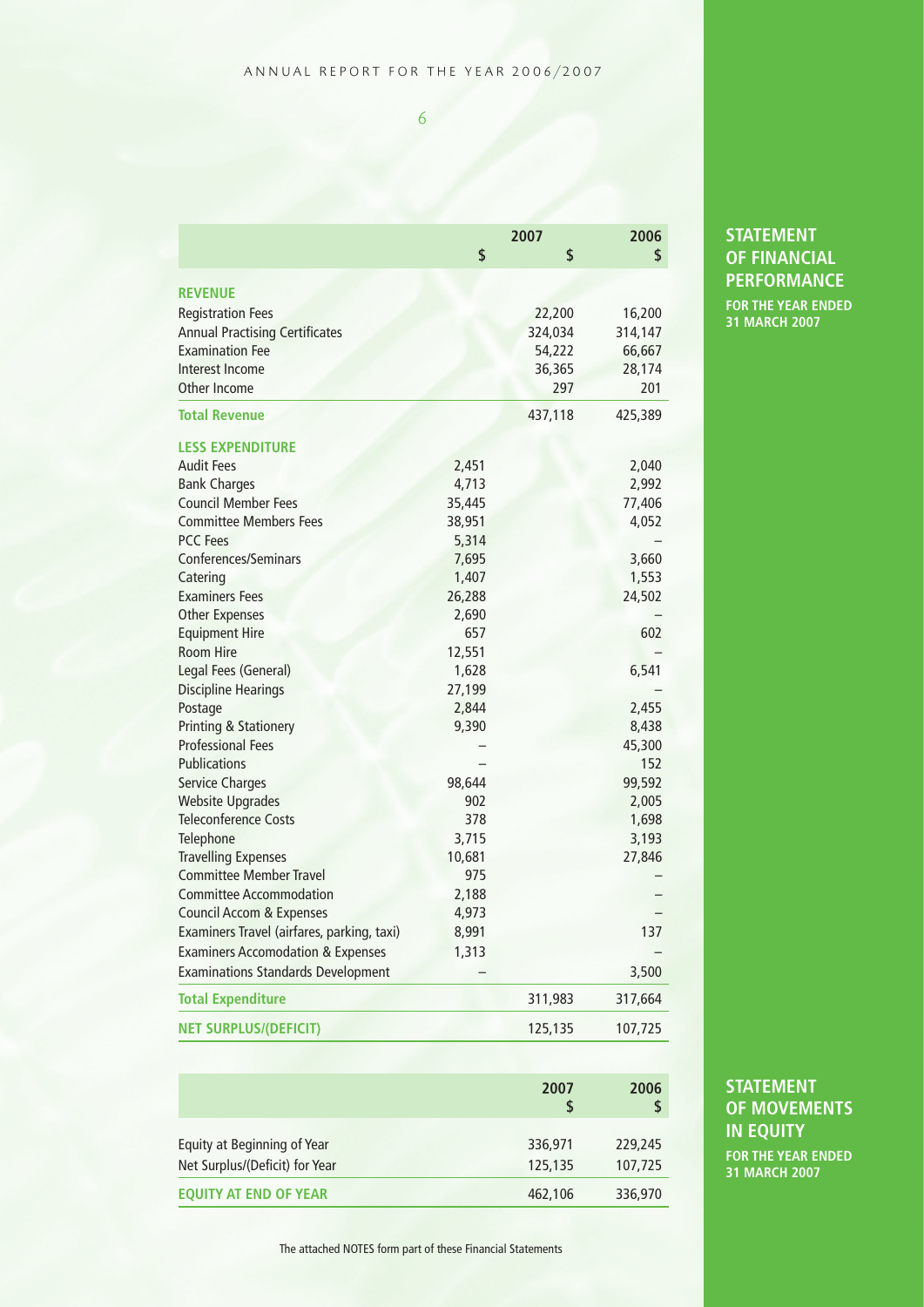#### THE OSTEOPATHIC COUNCIL OF NEW ZEALAND

7

**STATEMENT OF FINANCIAL POSITION AS AT 31 MARCH 2007**

|                                   | 2007    |         | 2006    |
|-----------------------------------|---------|---------|---------|
|                                   | \$      | \$      | \$      |
| <b>EQUITY</b>                     |         | 462,106 | 336,970 |
|                                   |         |         |         |
| <b>Represented By:</b>            |         |         |         |
| <b>CURRENT ASSETS</b>             |         |         |         |
| <b>Accrued Income</b>             | 1,761   |         | 3,912   |
| <b>Westpac Cheque Account</b>     | 178,194 |         | 272,674 |
| <b>Westpac Call Account</b>       | 93,816  |         | 101,756 |
| <b>Westpac Term Deposits</b>      | 466,745 |         | 262,136 |
| <b>Total Current Assets</b>       | 740,516 |         | 640,478 |
| <b>TOTAL ASSETS</b>               |         | 740,516 | 640,478 |
|                                   |         |         |         |
| <b>CURRENT LIABILITIES</b>        |         |         |         |
| Income Received in Advance - 2008 | 228,968 |         | 243,500 |
| <b>Accounts Payable</b>           | 24,031  |         | 33,702  |
| <b>GST Payable</b>                | 25,411  |         | 26,306  |
| <b>Total Current Liabilities</b>  | 278,410 |         | 303,508 |
| <b>TOTAL LIABILITIES</b>          |         | 278,410 | 303,508 |
| <b>NET ASSETS</b>                 |         | 462,106 | 336,970 |

For and on behalf of the Board

Chairperson:  $\bigcap$  ea $m$  K  $\bigcap$  equals behavior. Date: 3 October 2007

Registrar: WWWWWM Date: 3 October 2007

The attached NOTES form part of these Financial Statements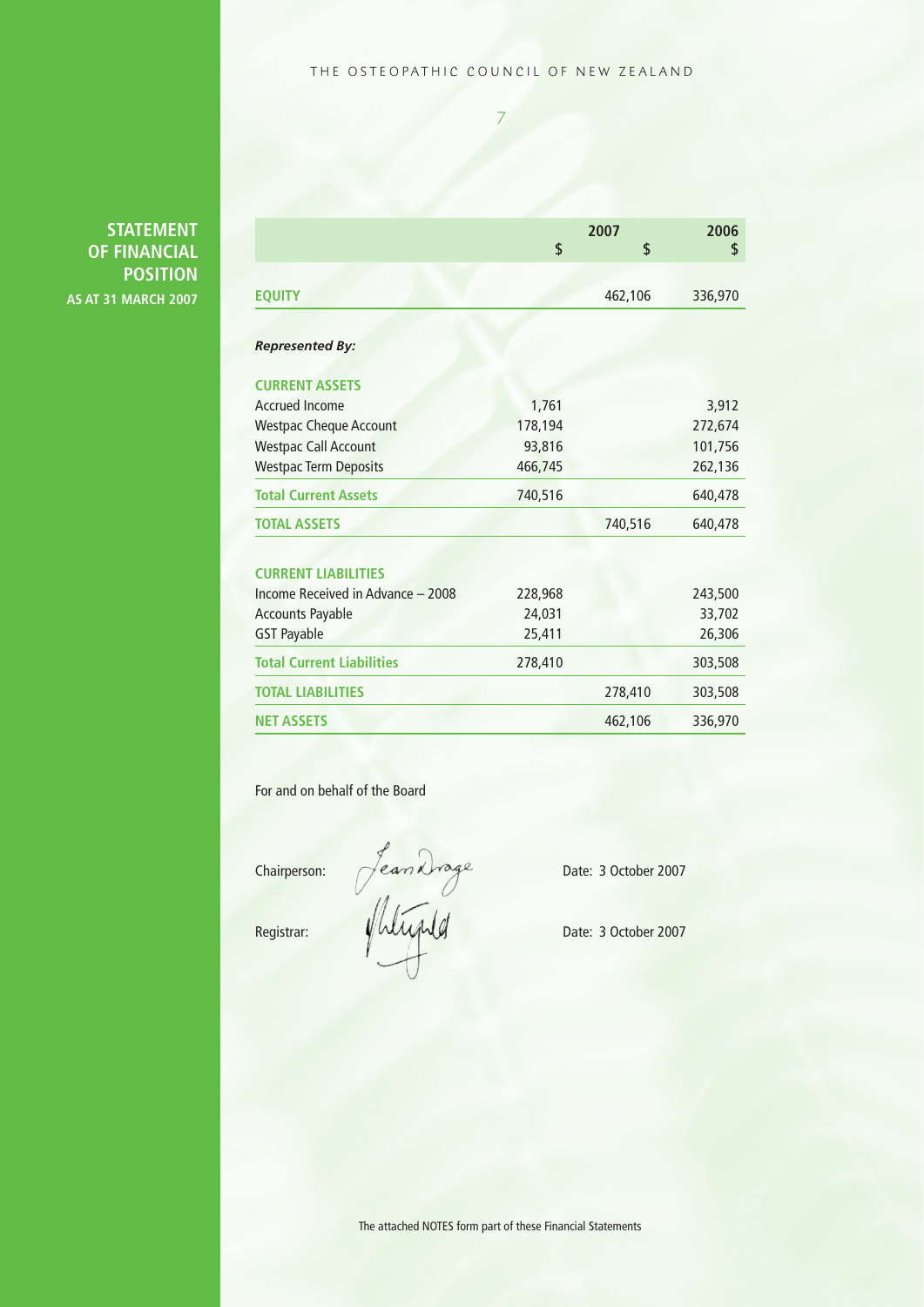#### **1. STATEMENT OF ACCOUNTING POLICIES**

#### **REPORTING ENTITY**

The Council is constituted under the Health Practitioners Competence Assurance Act 2003.

These Financial Statements have been prepared in accordance with the Financial Reporting Act 1993.

The Council qualifies for differential reporting as it is not publicly accountable and is not large. The Council has taken advantage of all applicable differential reporting exemptions.

#### **GENERAL ACCOUNTING POLICIES**

The Measurement base adopted is that of historical cost. Reliance is placed on the fact that the business is a going concern.

Accrual accounting is used to match expenses and revenues.

#### **SPECIFIC ACCOUNTING POLICIES**

#### **Annual Practising Certificate Income**

Annual Practising Certificate Income is recorded only upon receipt. No Accounts Receivable are recognised and receipts for Annual Practising Certificates issued for future years are shown as Income Received in Advance.

#### **Goods & Services Tax**

The Financial Statements have been prepared on a tax exclusive basis with the exception of Accounts Receivable and Accounts Payable which include GST.

#### **Investments**

Investments are recognised at cost. Investment income is recognised on an accruals basis where appropriate.

#### **Income Tax**

The Council has been granted Charitable Status by the Inland Revenue Department. Therefore, under exemption CW34(1)(b) of the Income Tax Act 2004 the Council is exempt from Income Tax.

#### **2. CONTINGENT LIABILITIES AND COMMITMENTS**

A contractual liability of \$98,644 (2005 \$98,644) exists to the Registration Boards Secretariat Limited regarding service charges until 28 February 2008.

There are no contingent liabilities (2006: Nil)

#### **3. RELATED PARTY TRANSACTIONS**

There were no transactions involving related parties during the year, other than those already disclosed elsewhere in these Financial Statements.

#### **NOTES TO THE 2007 FINANCIAL STATEMENTS**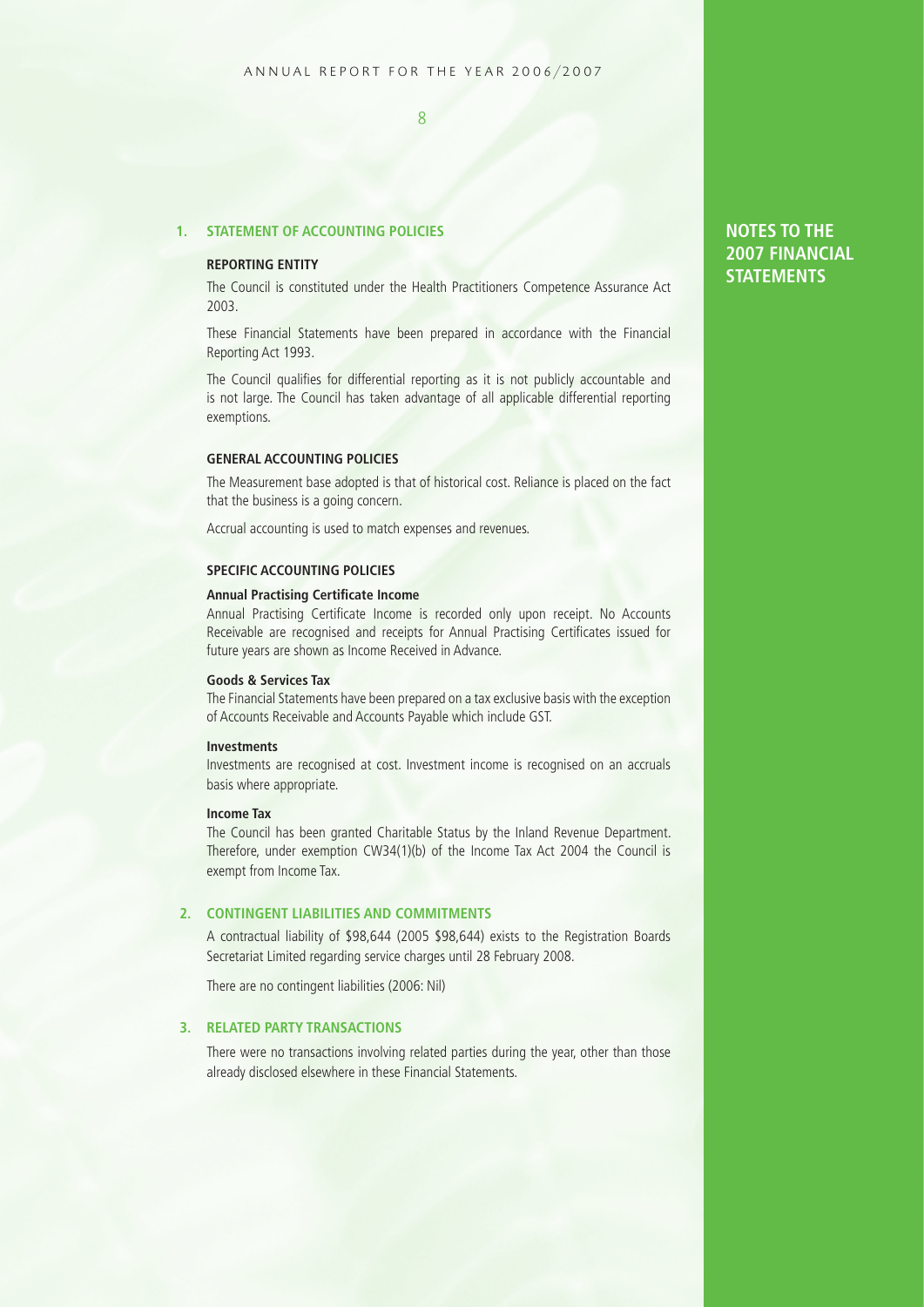Martin Jarvie PKF Chartered Accountants



Accountants & business advisers

#### **AUDIT REPORT**

 $\overline{Q}$ 

#### **TO THE READERS OF THE OSTEOPATHIC COUNCIL OF NEW ZEALAND FINANCIAL STATEMENTS FOR THE YEAR ENDED 31 MARCH 2007**

The Auditor-General is the auditor of the Osteopathic Council of New Zealand (the Council) The Auditor-General has appointed me, Robert Elms, using the staff and resources of Martin Jarvie PKF, to carry out the audit of the financial statements of the Council, on his behalf, for the year ended 31 March 2007.

#### **Unqualified Opinion**

In our opinion:

- The financial statements of the Council on pages 6 to 8:
	- comply with generally accepted accounting practice in New Zealand; and
	- fairly reflect:
		- the Council's financial position as at 31 March 2007; and
		- the results of its operations for the year ended on that date.

The audit was completed on 3 October 2007, and is the date at which our opinion is expressed.

The basis of the opinion is explained below. In addition, we outline the responsibilities of the Members of the Council and the Auditor, and explain our independence.

#### **Basis of Opinion**

We carried out the audit in accordance with the Auditor-General's Auditing Standards, which incorporate the New Zealand Auditing Standards.

We planned and performed our audit to obtain all the information and explanations we considered necessary in order to obtain reasonable assurance that the financial statements did not have material misstatements whether caused by fraud or error.

Material misstatements are differences or omissions of amounts and disclosures that would affect a reader's overall understanding of the financial statements. If we had found material misstatements that were not corrected, we would have referred to them in the opinion.

Our audit involved performing procedures to test the information presented in the financial statements. We assessed the results of those procedures in forming our opinion.

3rd Floor I 85 The Terrace I PO Box 1208 I Wellington 6140 Phone +64 4 472 7919 I Fax +64 473 4720 Email info@mjpkf.co.nz I www.martinjarviepkf.co.nz

Martin Jarvie PKF is an independent member of PKF International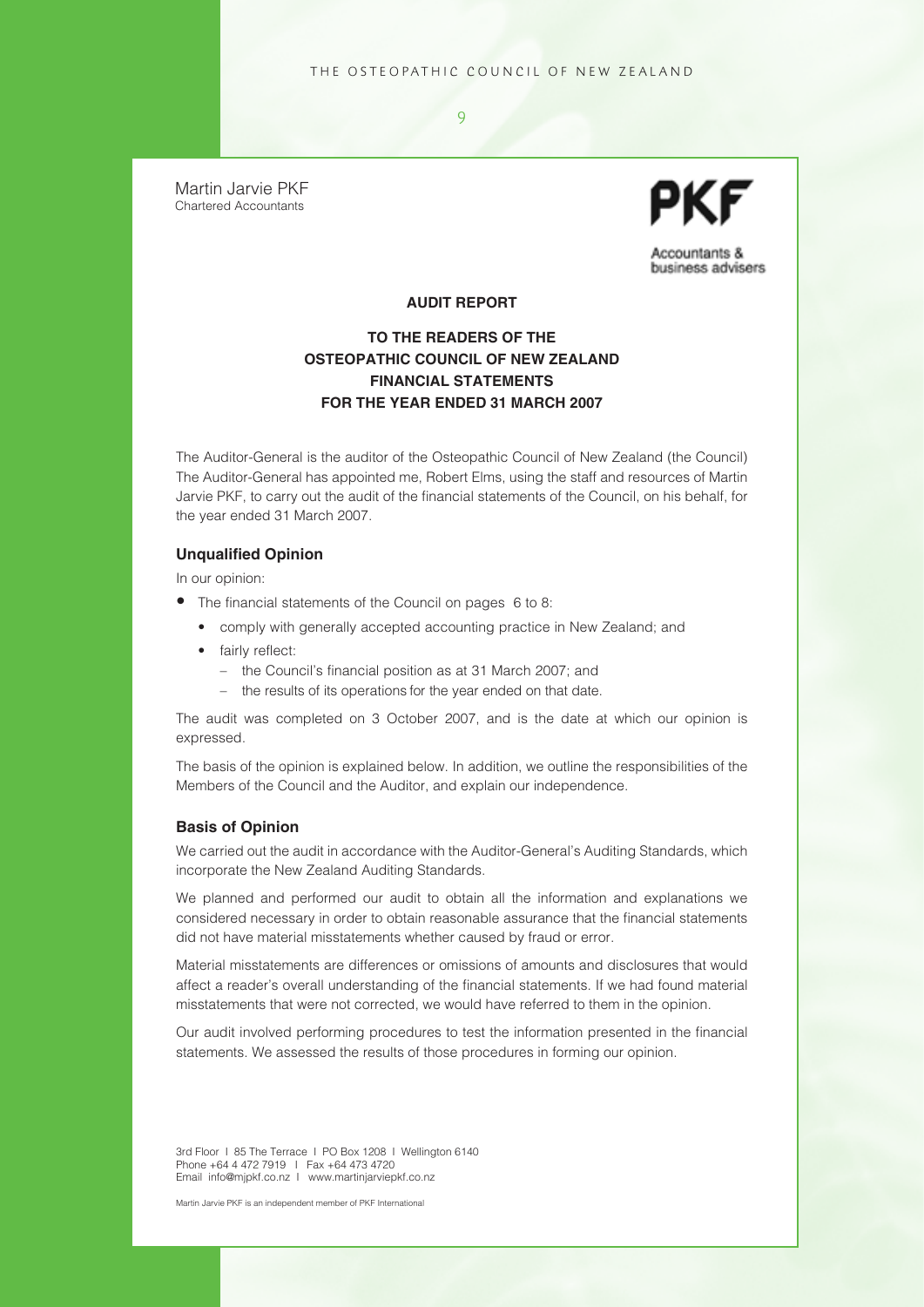Accountants & business advisers

Audit procedures generally include:

- determining whether significant financial and management controls are working and can be relied on to produce complete and accurate data;
- verifying samples of transactions and account balances;
- performing analyses to identify anomalies in the reported data;
- reviewing significant estimates and judgements made by the Members of the Council;
- confirming year-end balances;
- determining whether accounting policies are appropriate and consistently applied; and
- determining whether all financial statement disclosures are adequate.

We did not examine every transaction, nor do we guarantee complete accuracy of the financial statements.

We evaluated the overall adequacy of the presentation of information in the financial statements. We obtained all the information and explanations we required to support the opinion above.

#### **Responsibilities of the Members of the Council and the Auditor**

The Members of the Council are responsible for preparing financial statements in accordance with generally accepted accounting practice in New Zealand. Those financial statements must fairly reflect the financial position of the Council as at 31 March 2007. They must also fairly reflect the results of its operations for the year ended on that date. The Members of the Council's responsibilities arise from the Health Practitioners Competence Assurance Act 2003.

We are responsible for expressing an independent opinion on the financial statements and reporting that opinion to you. This responsibility arises from section 15 of the Public Audit Act 2001 and section 134(1) of the Health Practitioners Competence Assurance Act 2003.

#### **Independence**

When carrying out the audit we followed the independence requirements of the Auditor-General, which incorporate the independence requirements of the Institute of Chartered Accountants of New Zealand.

Other than the audit, we have no relationship with or interests in the Council.

**Robert Elms Martin Jarvie PKF** On behalf of the Auditor-General Wellington, New Zealand